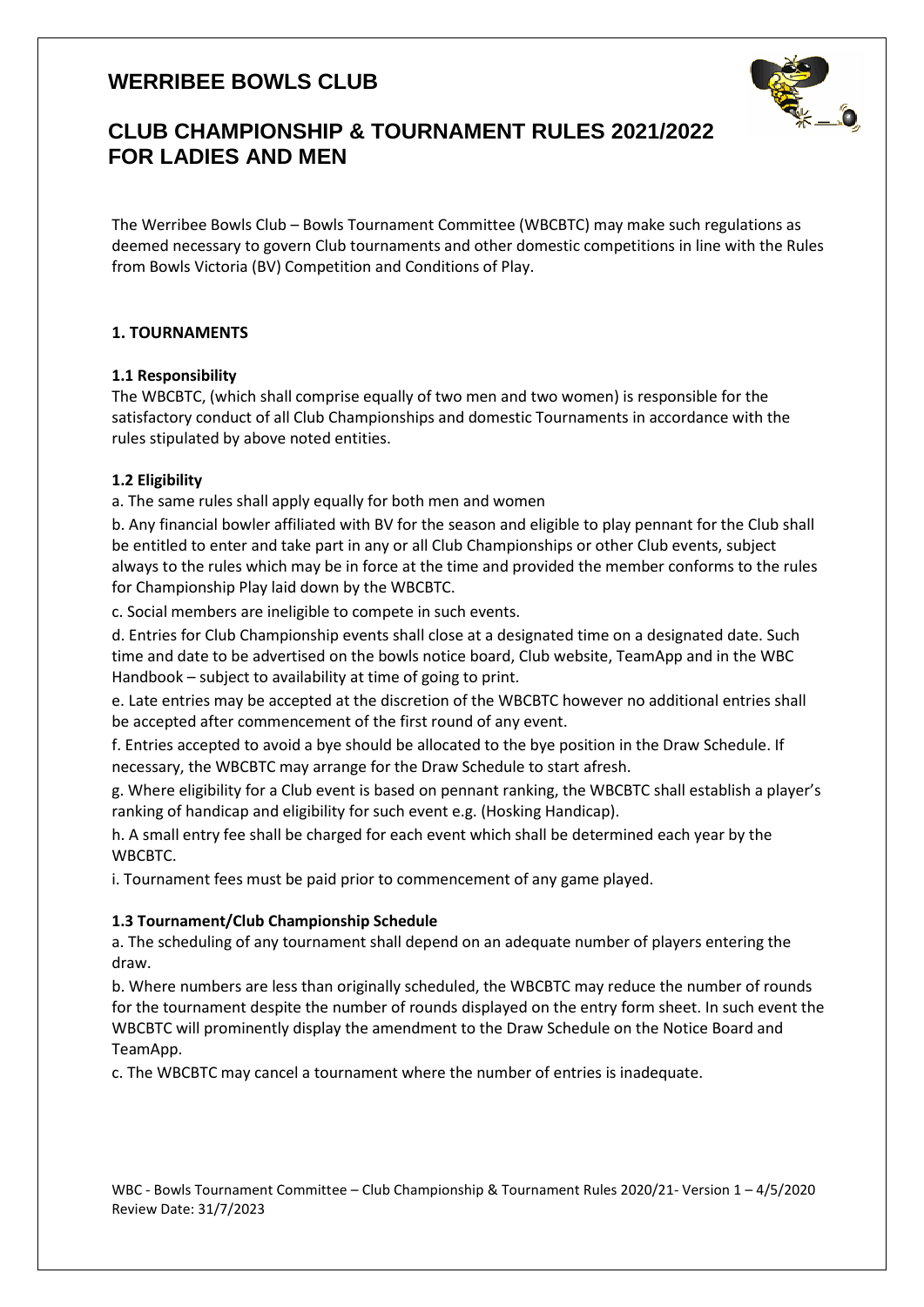

# **CLUB CHAMPIONSHIP & TOURNAMENT RULES 2021/2022 FOR LADIES AND MEN**

## **1.4 Dates for Tournaments/Club Championships**

**a.** The WBCBTC shall allocate dates for each round of a tournament and such dates shall be shown in the Club entry sheet as a guide. However, where in any tournament it subsequently becomes necessary to amend the date of any round or reduce the number of rounds such change shall be prominently displayed on the Draw Sheet Schedule.

b. Where a tournament has set dates for each round, those dates shall be adhered to unless changed by the WBCBTC owing to a reduction in player numbers or an unforeseen situation such as inclement weather.

c. In such event, details of such change and amended playing dates shall be displayed on the Draw Sheet Schedule.

d. No player/team shall arrange to play their match on an alternative date or at an alternative time of day without the consent of the WBCBTC.

e. Such consent shall only be granted in exceptional circumstances.

f. Where rounds in any tournament are not set down for fixed dates, but rather are "to be completed" by certain dates (i.e. TBC matches), it shall be the responsibility of the first named player/team in each match to contact their opponent to arrange a suitable playing date within the time limit for the respective round.

g. Where a match has not been played by the scheduled date and the WBCBTC considers one player/team is at fault, that player/team will be deemed to have forfeited the match to their opponent.

h. Should unforeseen circumstances have caused a delay beyond the scheduled date for a particular round and neither player/team is at fault, the WBCBTC may grant an extension provided such extension does not prejudice the playing of the ensuing round. However, the WBCBTC has the right to refuse to grant an extension where the WBCBTC believes the match could have been played before the final date for the round.

## **1.5 Protection**

a. If any Club events are scheduled to be played on the same date as any of the following events run by the Metro West Region, Bowls Victoria or Bowls Australia, no player engaged in such events will be penalised in a lower graded championship by reason of absence through participation in a higher graded event. If the event cannot be rescheduled, then the player has the right to decide which event to contest. Any events, other than the above, do not qualify for protection e.g. RSL, Police games or any other Club Tournaments.

b. Players seeking protection must apply to the WBCBTC within five days prior to the Club event. If protection is granted, and so as not to disrupt club schedules any further, players are to complete their club round within five days of completion of their higher level of commitment.

## **1.6 Duration & Method of Play**

a. The same rules apply equally to both Ladies and Men.

b. In Club Tournaments the duration and conditions of play shall be in accordance with BV rules. WBC - Bowls Tournament Committee – Club Championship & Tournament Rules 2020/21- Version 1 – 4/5/2020 Review Date: 31/7/2021

WBC - Bowls Tournament Committee – Club Championship & Tournament Rules 2020/21- Version 1 – 4/5/2020 Review Date: 31/7/2023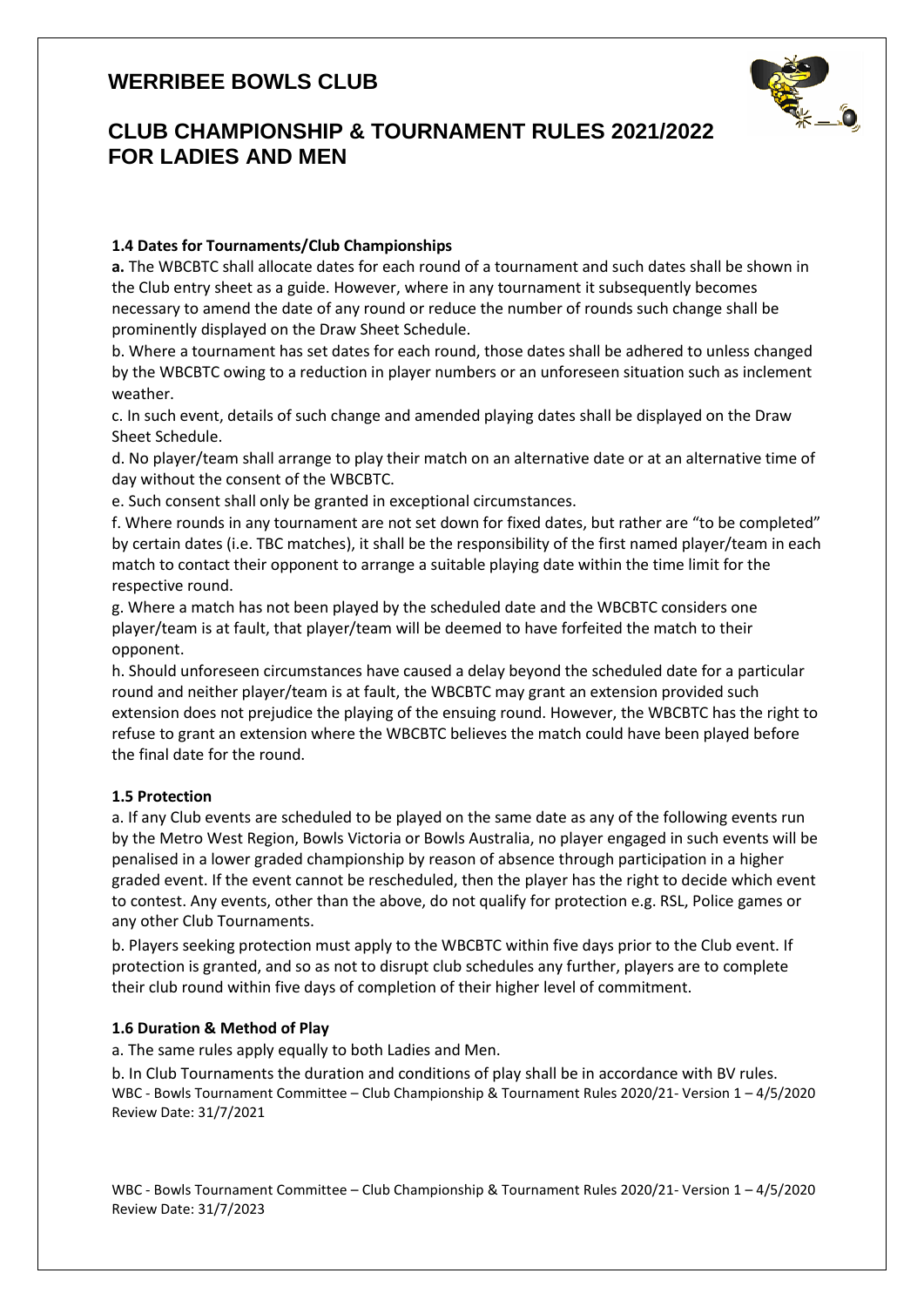

# **CLUB CHAMPIONSHIP & TOURNAMENT RULES 2021/2022 FOR LADIES AND MEN**

## **2. CLUB CHAMPIONSHIPS**

### **2.1 Determining Where Games Are Played**

The WBCBTC shall designate the surface to be played on and nominate same on the entry sheet on the notice board. No exceptions shall be made to this rule or disqualification will occur.

### **2.2 Singles Championship**

**a.** The Semi-finals and Final are to be played on the surface deemed appropriate by the WBCBTC. In other games, a toss of a coin by players shall determine whether the game is played on either a grass or synthetic green.

b. All games are to be played in club colours.

c. Knockout from first round, 25 shots up, and four bowls used by each player, played alternatively.

d. Minimum of 16 entries for event to proceed.

### **2.3 Pairs Championship**

a. Knockout from first round, 18 ends, and four bowls for each player, played Lead 2 bowls, Skip 2 bowls then repeat (2x2x2x2 format).

b. Minimum of 8 team entries for event to proceed.

#### **2.4 Mixed Pairs**

- a. Played over 18 ends, four bowls each player, played alternatively in the order 2 x 4 x 2 bowls.
- b. Mixed Pairs requires teams to be one man and one woman.

c. Minimum of 8 team entries for event to proceed.

#### **2.5 Handicap Event - Ladies**

a. To a score of 100. Scoring will be 4 points for shot, 3 for 2nd shot, 2 for 3rd shot and 1 point for 4th shot.

b. Player's handicaps are to be determined by the WBCBTC in the form of a negative number (or zero). Differential rule will apply i.e. If one player is on minus 40 and the other is on minus 20, the minus 20 score goes to zero and the other becomes minus 20.

c. Minimum of 16 entries for event to proceed.

#### **2.6 Minor Singles**

a. 21 shots up, four bowls each player, played alternatively. Any player who has played the majority of their games in Division 3 or lower and has not previously won a club or higher-level Singles championship event is eligible to enter.

b. The WBCBTC shall determine the eligibility of any entrant who does not have a pennant ranking for Saturday Pennant.

c. Minimum of 16 entries for event to proceed.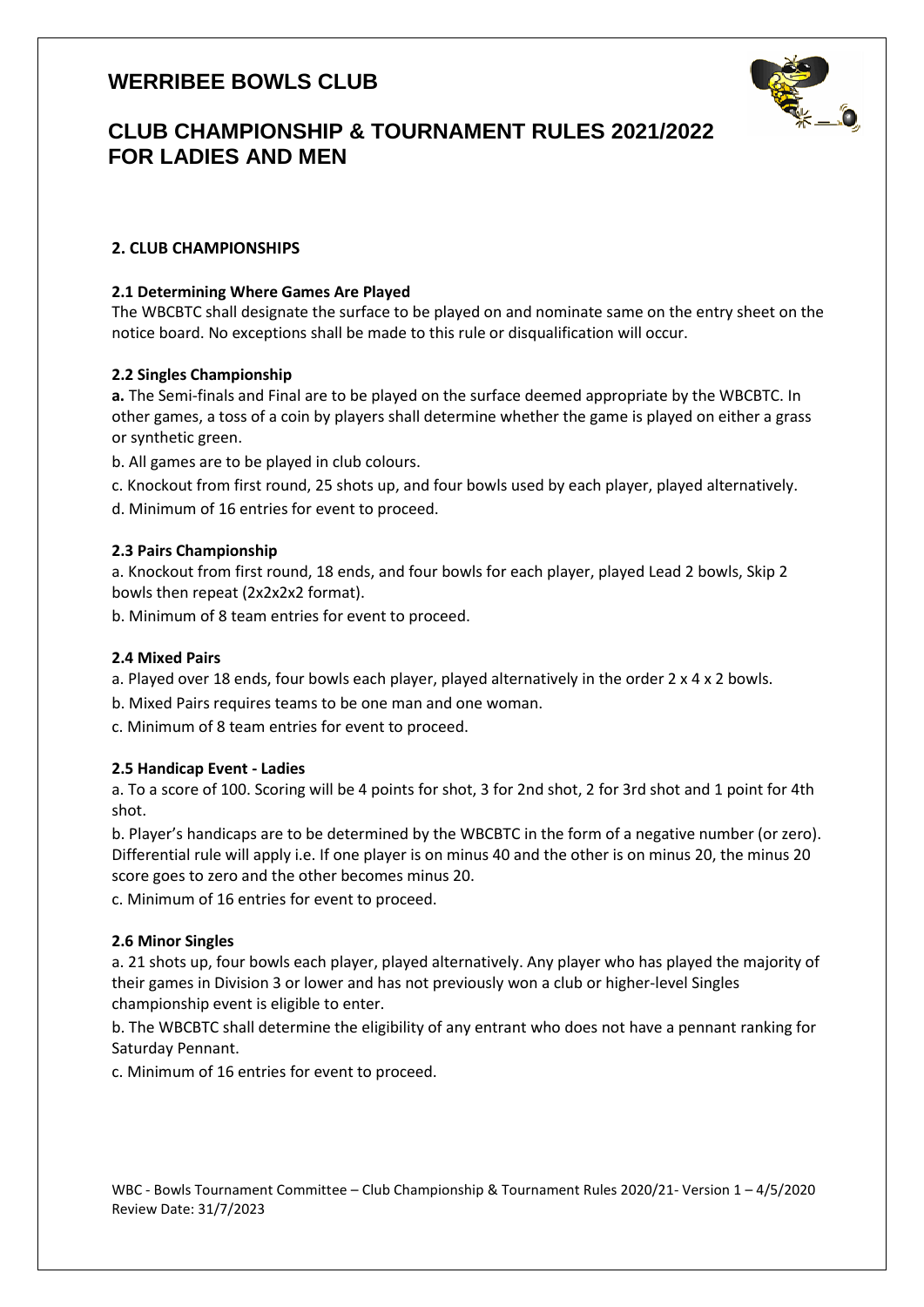

# **CLUB CHAMPIONSHIP & TOURNAMENT RULES 2021/2022 FOR LADIES AND MEN**

### **2.7 Hosking Handicap**

a. 21 shots up. Player's handicaps are to be determined by the WBCBTC.

b. The WBCBTC shall determine the eligibility of any entrant who does not have a pennant ranking for Saturday Pennant or Midweek Pennant.

**c.** Minimum of 16 entries for event to proceed.

### **2.8 Open Triples Championships**

a. Played over 18 ends. Two bowls each player, played alternatively in the order - Lead, Second and Skip.

b. Minimum of 8 team entries for event to proceed.

### **2.9 Nominated Fours**

a. Played over 15 ends. Two bowls each player, played alternatively in the order - Lead, Second, Third and Skip.

b. Minimum of 8 team entries for event to proceed.

#### **2.10 Possible new Event – Mixed for Affiliated and Social Members**

Over 60 Singles, Pairs, Triples: 21 shots up, four bowls each player, played alternatively.

### **2.11 Dead Ends**

a. In all club championships dead ends will apply and the end will be replayed.

b. All other Tournament Conditions of Play will apply as stipulated by the Tournament Director.

#### **2.12 Trial Ends & Practice**

a. Prior to the commencement of play, or on the resumption of a match on another day, not more than two trial ends in each direction shall be played. Trial ends shall be permitted only before the first match of the day and must be completed prior to the appointed time for commencement of play.

b. As per Laws of the Game Section 1.2 Point 5.1.3 Trial Ends must be played on the same rink that the game will be played on.

c. An intended player/team due to meet a player/team that has previously played on the same day may practice provided:-

i. There is sufficient time available without delaying the competition and a rink is available.

ii. The WBCBTC shall allocate the rink.

iii. Practice is not permitted on a rink upon which the player/team has been drawn to play in a subsequent round.

#### **2.13 Ties**

In the event of a tie at the conclusion of the set number of ends or shots up, an extra end or ends shall be played to obtain a result.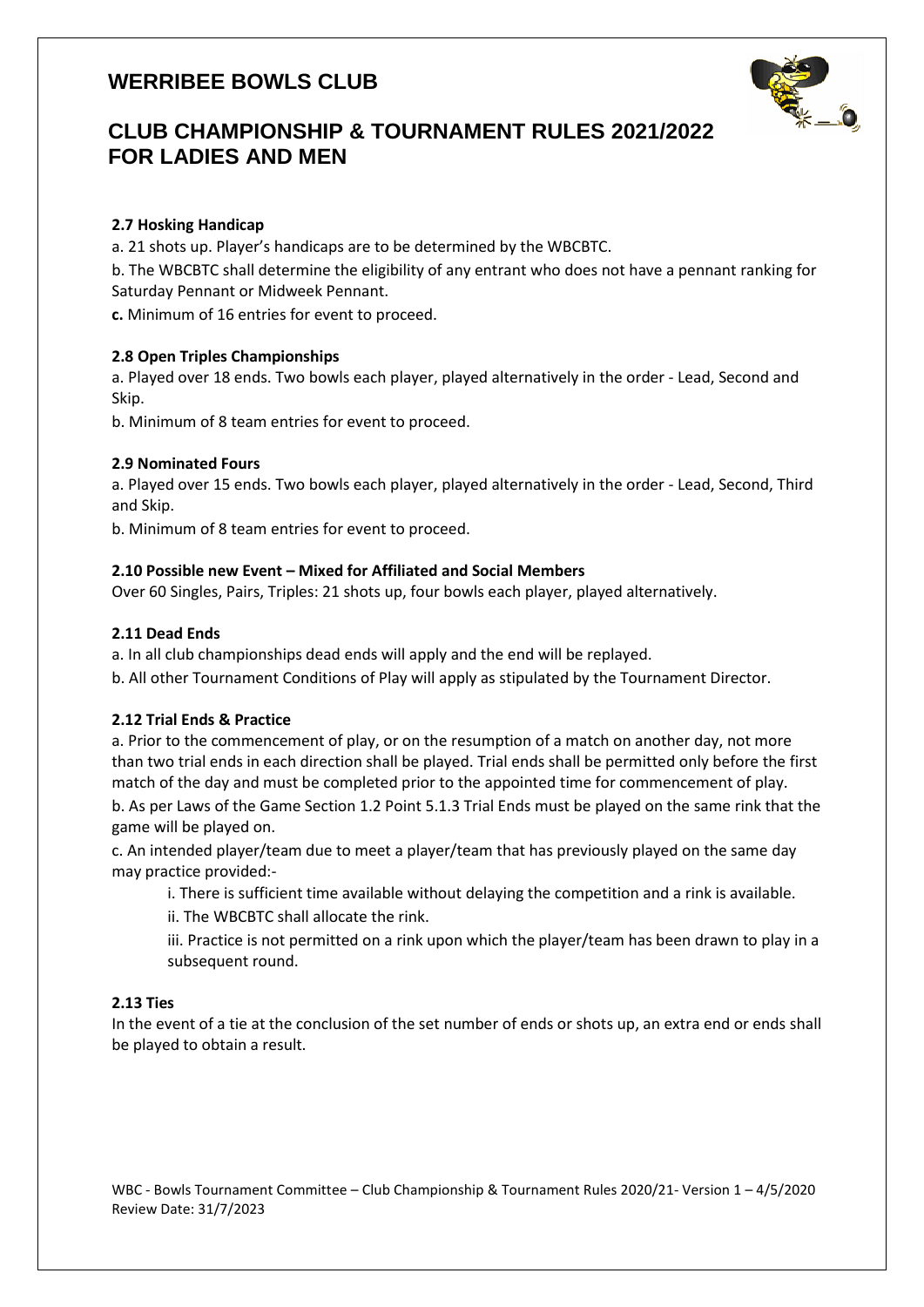

# **CLUB CHAMPIONSHIP & TOURNAMENT RULES 2021/2022 FOR LADIES AND MEN**

### **2.14 Substitutes**

a. A substitute (as opposed to a replacement) means a member who acts as a proxy for an intended member or a constituted player in a team, who is unavailable or physically incapable and thereby prevented from playing in a match or part thereof.

b. No member may act as a substitute unless the WBCBTC has granted permission after being satisfied regarding the eligibility of the proposed substitute and the circumstances governing the request.

c. A constituted player in a team, whether defeated or not, shall be ineligible to act as a substitute in any other team in the same event.

d. A substitute shall be chosen from available eligible members whose playing ability shall not be taken into account.

e. A member, who has acted as a substitute, if he/she remains eligible, may continue to act as such in that or any other team in the same tournament, or he/she may be changed at the completion of any end during the match or between succeeding matches in the same tournament.

f. If a team, having a substitute for a portion or all of the time, eventually wins a tournament the appropriate award thereof shall be given to the constituted player of the team and not to the substitute.

g. A substitute may play in any position except Skip. In the case of a triple or four, the other players may re-arrange their positions as desired.

h. In a team only one substitute is permitted.

i. If one member of a team is absent and no substitute is available the team shall forfeit the match.

#### **2.15 Replacements**

a. A replacement (as opposed to a substitute) applies when there is no possibility of the player's return to fill his/her place in the team in that competition.

b. If, during the course of a game or competition, a constituted player in a team is physically incapable of continuing in the competition, or becomes ineligible by resignation, suspension, expulsion, forfeiture of playing status or disqualification, the position shall be declared vacant and the WBCBTC shall allow an eligible member to fill the vacated position as a constituted player of the team.

c. Only one player may be replaced in a team under this provision.

d. No member may act as a replacement unless the WBCBTC has granted permission after being satisfied regarding the eligibility of the proposed replacement and the circumstances governing the request.

#### **2.16 Umpires**

The players shall endeavour to always have an umpire present for Club Championship matches set down for specific dates.

#### **2.17 Marking**

a. The Duties of a Marker shall be in accordance with the Laws of the Game.

b. For subsequent rounds the losers in the previous round shall be balloted for marking. The WBCBTC shall advise those players who have been balloted as Markers. Should a balloted Marker be unavailable it is that player's responsibility to secure a substitute Marker.

WBC - Bowls Tournament Committee – Club Championship & Tournament Rules 2020/21- Version 1 – 4/5/2020 Review Date: 31/7/2023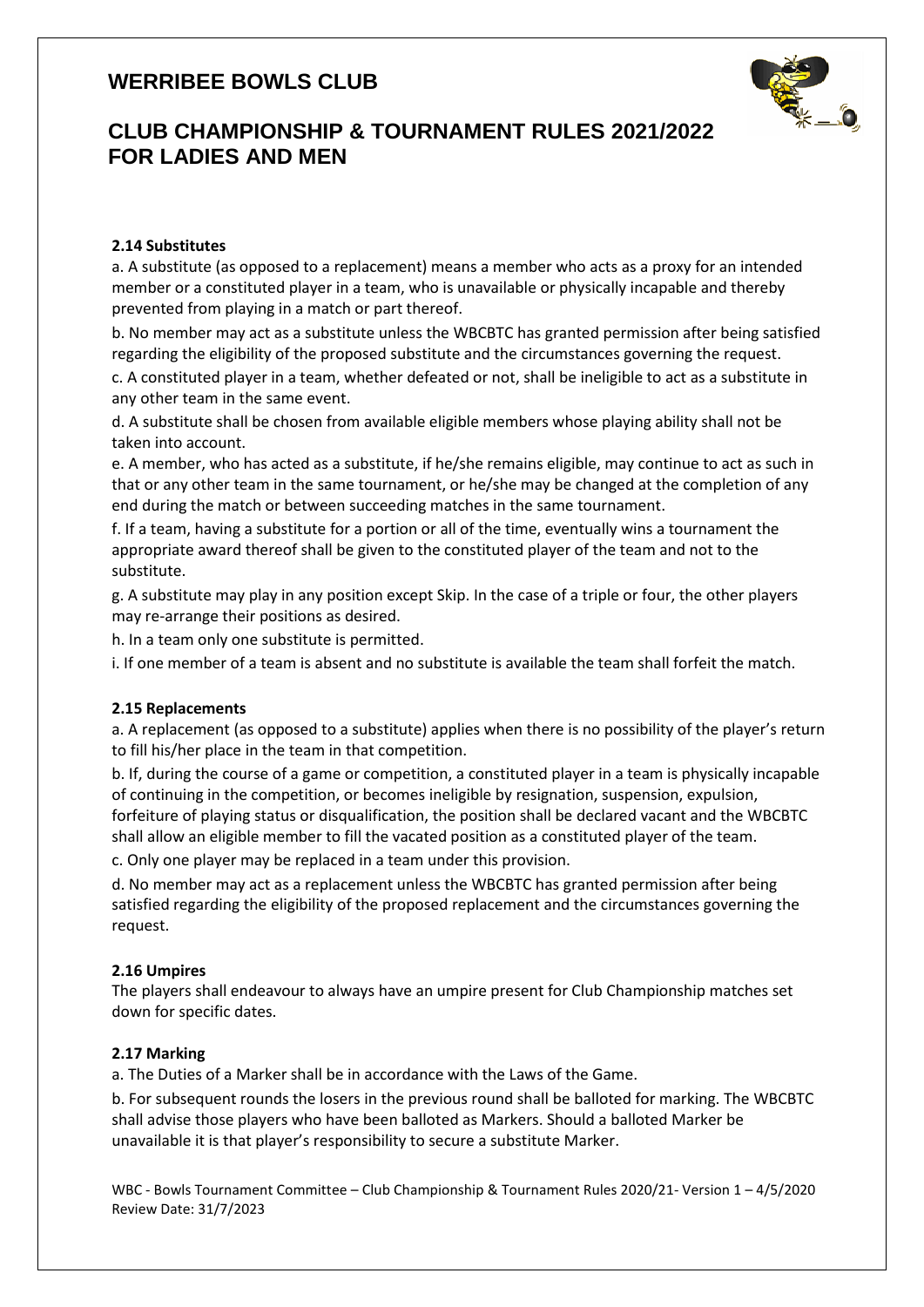

# **CLUB CHAMPIONSHIP & TOURNAMENT RULES 2021/2022 FOR LADIES AND MEN**

### **2.18 Club Uniform**

a. All players in Club Championship events must be attired in the current Club uniform unless advised to the contrary or risk a forfeit.

b. Markers are also preferred to be attired in current Club Uniform, although where a Marker is appointed at short notice, he/she is not required to be attired in club uniform.

### **2.19 Inclement Weather – Fixed Date Tournaments/Club Championships**

a. Where a round of a tournament has been set down for a specific date and inclement weather either prevents commencement of play or completion of matches, the WBCBTC shall set an alternate date for the playing or completion of play. Details of the deferment shall be shown on the notice board. b. Where matches cannot be completed because of inclement weather, and are thus deferred to another date, the players shall agree the scores to date, rule off the scorecard/s at that point, and pass the cards to the WBCBTC who shall hold such cards and return them to the players on the day play resumes.

c. Play shall resume at the score previously recorded on the scorecard. Trial ends may be played before the match resumes.

d. Details of any deferment and the date of resumption shall be shown on the notice board.

### **2.20 Tournaments & Club Championships**

a. Should inclement weather either prevent commencement of play or completion of a TBC match an alternate date shall be set by the players provided such date shall be before the date of the next round. Players shall agree scores to date, rule off scorecard/s and hold the card/s until play resumes. Trial ends may be played on resumption.

b. However, where a round of a TBC tournament is scheduled to be completed by a certain date it is expected that the time granted to complete the round should be sufficient. If inclement weather on the final date for a round of a TBC tournament precludes play, the players risk a forfeit of their match unless the WBCBTC believes efforts have been made to play the match prior to the deadline.

c. In such an event the WBCBTC may grant additional time for playing the match, provided such extension shall not prejudice the playing of a subsequent round of that tournament.

#### **2.21 Reservation of Rinks**

a. The WBCBTC shall advise the Green keeper the number of rinks required for a round of a "Set Round" tournament and the Green keeper shall be responsible for the allocation of appropriate rinks. b. For TBC tournaments the players involved shall note on the outside white board the date and time of their match.